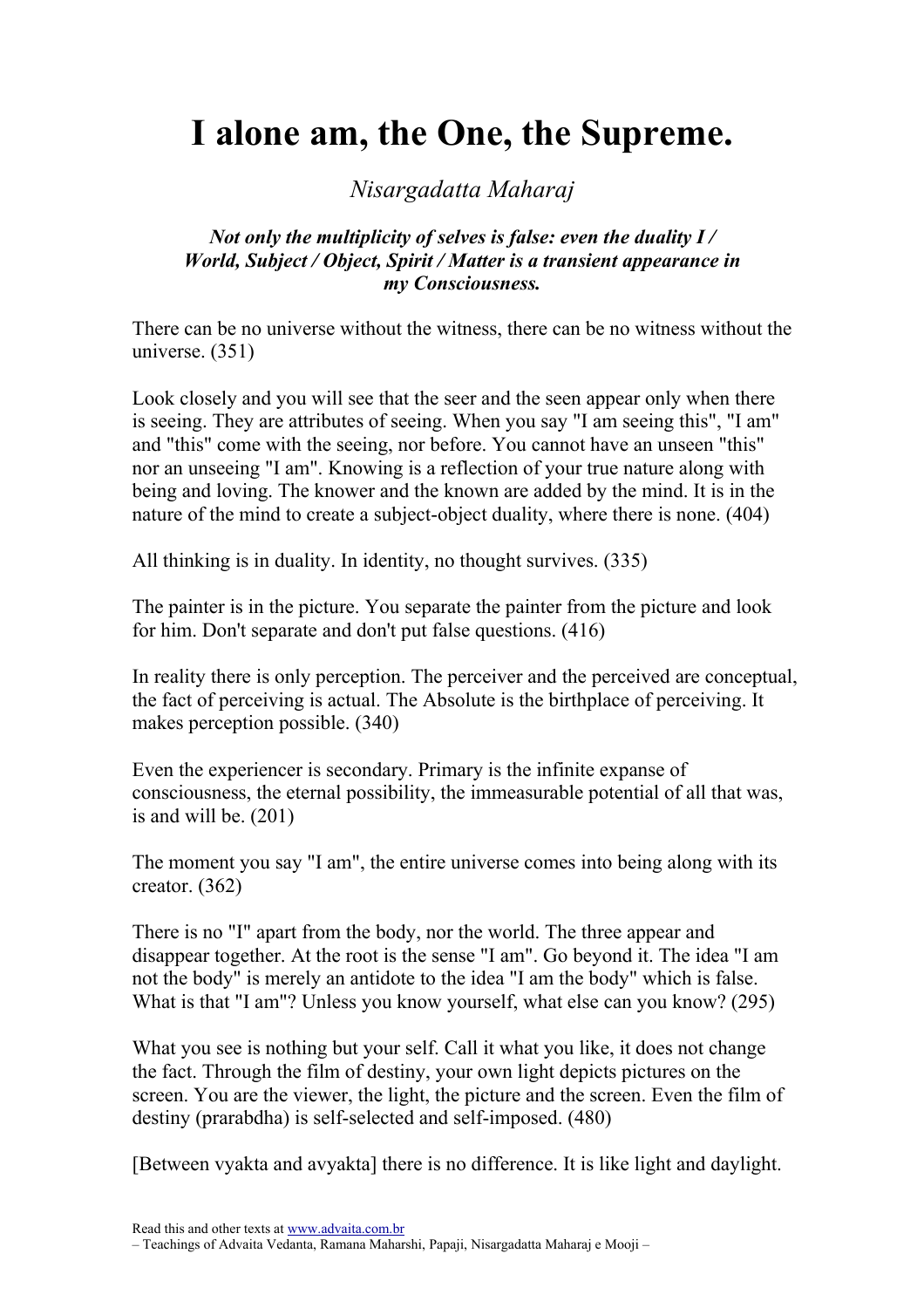The universe is full of light which you do not see; but the same light you see as daylight. And what the daylight reveals is the vyakti. The person is always the object, the witness is the subject, and their relation of mutual dependence is the reflection of their absolute identity. You imagine that they are distinct and separate states. They are not. They are the same consciousness at rest and in movement, each state conscious of the other. In chit, man knows God and God knows man. In chit, the man shapes the world and the world shapes man. Chit is the link, the bridge between extremes, the balancing and uniting factor in every experience. The totality of the perceived is what you call matter. The totality of all perceivers

is what you call the universal mind. The identity of the two, manifesting itself as perceptibility and perceiving, harmony and intelligence, loveliness and loving, reasserts itself eternally.

(251)

You are [lonely] as a person. In your real being you are the whole. (533)

I have realized once and for good that I am neither object nor subject. (268)

There is only seeing; both the seer and the seen are contained in it. Don't create differences where there are none. (266)

## There is only my-Self, Consciousness.

Who is there to be conscious of unconsciousness? As long as the window is open, there is sunlight in the room. With the windows shut, the sun remains, but does it see the darkness in the room? Is there anything like darkness to the sun? There is no such thing as unconsciousness, for unconsciousness is not experienceable. (263)

In reality there is only consciousness. All life is conscious, all consciousness alive. Even the stones are conscious and alive. (47)

[My guru] told me: "You alone are, deny existence to everything except your self" and I did not doubt him. I was merely puzzling over it, until I realized that it is absolutely true. I found that I am conscious and happy absolutely, and only by mistake I thought I owed being-consciousness to the body and the world of bodies. (83-84)

Nothing exists by itself. All is the Self, all is myself. (91)

All is you and yours. There is nobody else. This is a fact. (161)

You, the self, being the root of all being, consciousness and joy, impart your reality to whatever you perceive. This imparting of reality takes place invariably in the now, at no other time, because past and future are only in the mind.

Read this and other texts at www.advaita.com.br

<sup>–</sup> Teachings of Advaita Vedanta, Ramana Maharshi, Papaji, Nisargadatta Maharaj e Mooji –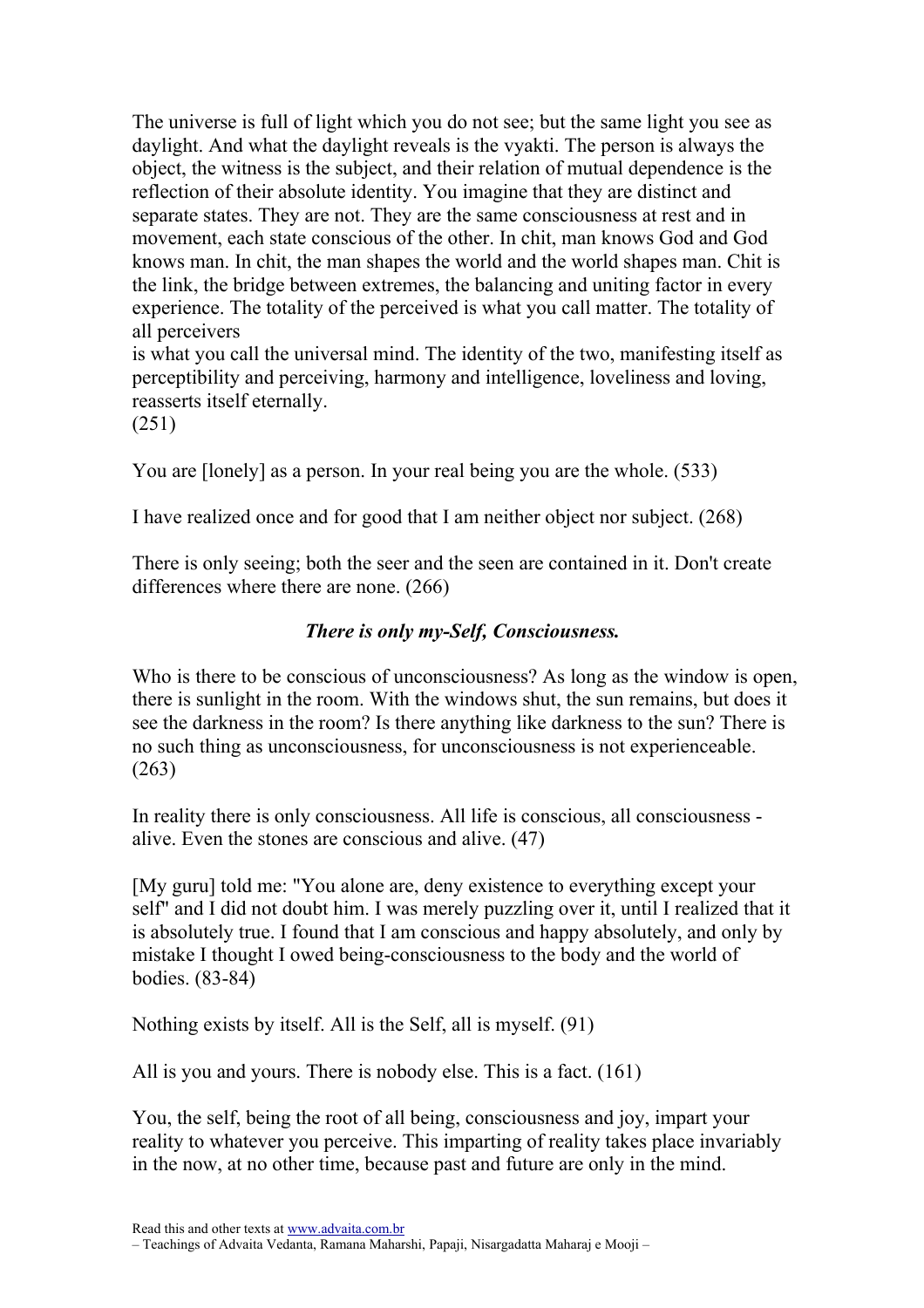"Being" applies to the now only. (528)

Outside the Self there is nothing. All is one and all is contained in "I am". In the waking and dream states it is the person. In deep sleep and turiya [samadhi] it is the Self. Beyond the alert intentness of turiya lies the great, silent peace of the Supreme. But in fact all is one in essence and related in appearance. In ignorance the seer becomes the seen, and in wisdom he is the seeing. (68)

One and all are the same to me. The same consciousness (chit) appears as being (sat) and as bliss (ananda): Chit in movement is Ananda; Chit motionless is Being. (104)

#### I am not even Consciousness, which is dual and perceivable: I am the unkown Reality beyond.

Neither your body nor you mind, nor even your consciousness is yourself. (520)

The "I am" is at the root of all appearance and the permanent link in the succession of events that we call life; but I am beyond the "I am". (458)

Before the mind, I am. "I am" is not a thought in the mind; the mind happens to me, I do not happen to the mind. And since time and space are in the mind, I am beyond time and space, eternal and omnipresent. (525)

The outer self and the inner both are imagined. The obsession of being an "I" needs another obsession with a "super-I" to get cured, as one needs another thorn to remove a thorn, or another poison to neutralize a poison. All assertion calls for a denial, but this is the first step only. The next is to go beyond both. (374)

Go beyond. Neither consciousness nor the "I am" at the centre of it are you. Your true being is entirely unselfconscious, completely free from all self-identification with whatever it may be - gross, subtle or transcendental. (371)

Only reality is, there is nothing else. The three states of waking, dreaming and sleeping are not me, and I am not in them. (191)

As long as one is conscious, there will be pain and pleasure. You cannot fight pain and pleasure on the level of consciousness. To go beyond them, you must go beyond consciousness, which is possible only when you look at consciousness as something that happens to you, and not in you, as something external, alien, superimposed. Then, suddenly you are free of consciousness, really alone, with nothing to intrude. And that is your true state. Consciousness is an itching rash that makes you scratch. Of course, you cannot step out of consciousness, for the very stepping out is in consciousness. But if you learn to look at your consciousness as a sort of fever, personal and private, in which you are enclosed like a chick in its shell, out of this very attitude will come the crisis which will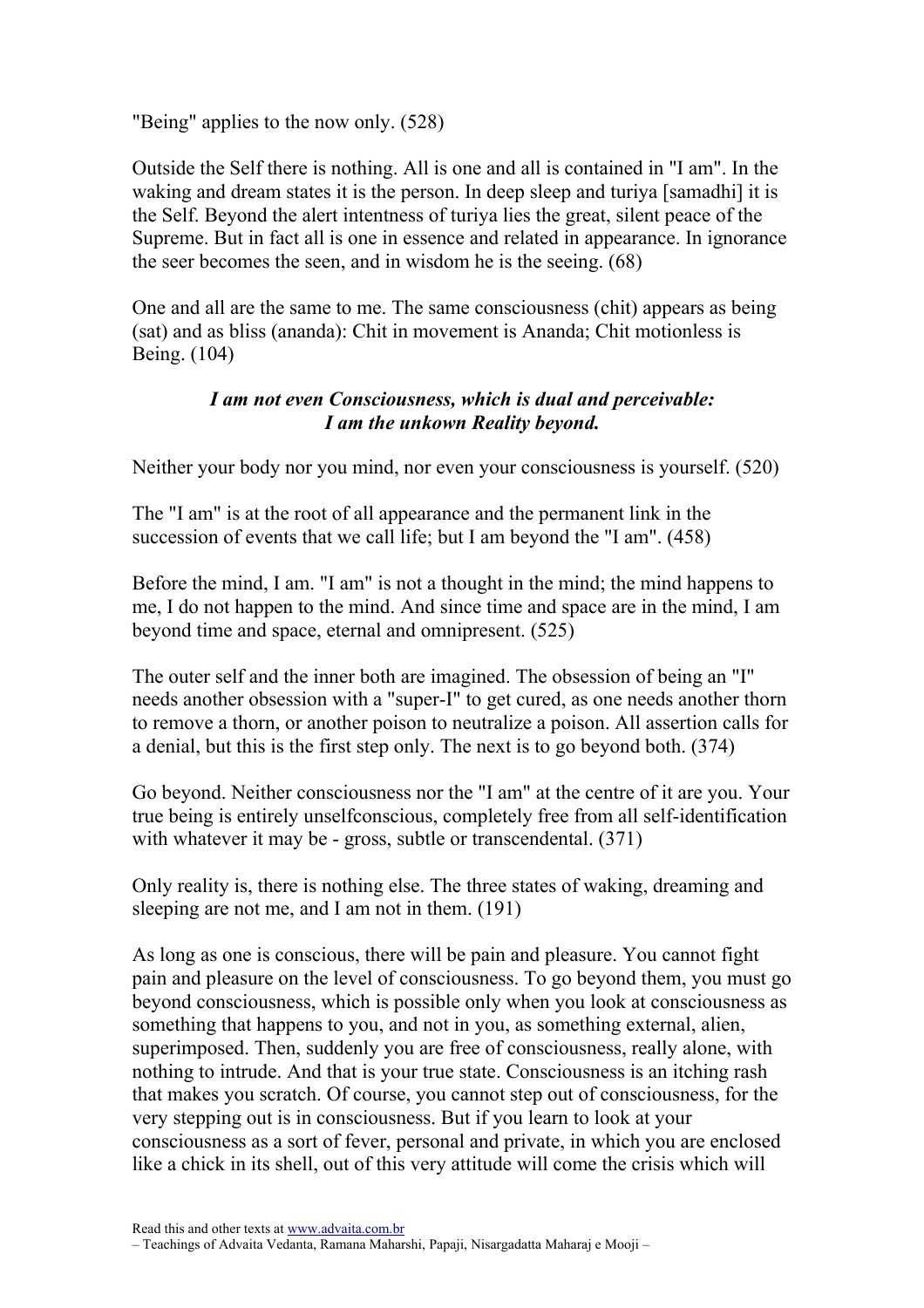break the shell. (382)

He [Buddha] must have meant that all consciousness is painful, which is obvious. (382)

I am conscious and unconscious, both conscious and unconscious, neither conscious nor unconscious - to all this I am witness, but really there is no witness, because there is nothing to be a witness to. I am perfectly empty of all mental formations, void of mind, yet fully aware. This I try to express by saying that I am beyond the mind. (328)

When you realize that all is in your mind and that you are beyond the mind, that you are truly alone, then all is you. (457)

Where there is a universe, there will also be its counterpart, which is God. But I am beyond both. (264)

Even faith in God is only a stage on the way. Ultimately, you abandon all, for you come to something so simple that there are no words to express it. (469-70)

Consciousness and life - both you may call God; but you are beyond both, beyond God, beyond being and not-being. (475)

You cannot know the knower, for you are the knower. The fact of knowing proves the knower. You need no other proof. The knower of the known is not knowable. Just like the light is known in colours only, so is the knower known in knowledge. (360)

Before you can say "I am", you must be there to say it. Being need not be selfconscious. You need not know to be, but you must be to know. (452)

You need not know what you are. Enough to know what you are not. What you are you will never know, for every discovery reveals new dimensions to conquer. The unknown has no limits. (372)

Do understand that you cannot ask a valid question about yourself, because you do not know whom you are asking about. (452)

The known is accidental, the unknown is the home of the real. To live in the known is bondage, to live in the unknown is liberation. (446)

Discontinuity is the law when you deal with the concrete. The continuous cannot be experienced, for it has no borders. Consciousness implies alterations, change following change, when one thing or state comes to an end and another begins; that which has no borderline cannot be experienced in the common meaning of

Read this and other texts at www.advaita.com.br

– Teachings of Advaita Vedanta, Ramana Maharshi, Papaji, Nisargadatta Maharaj e Mooji –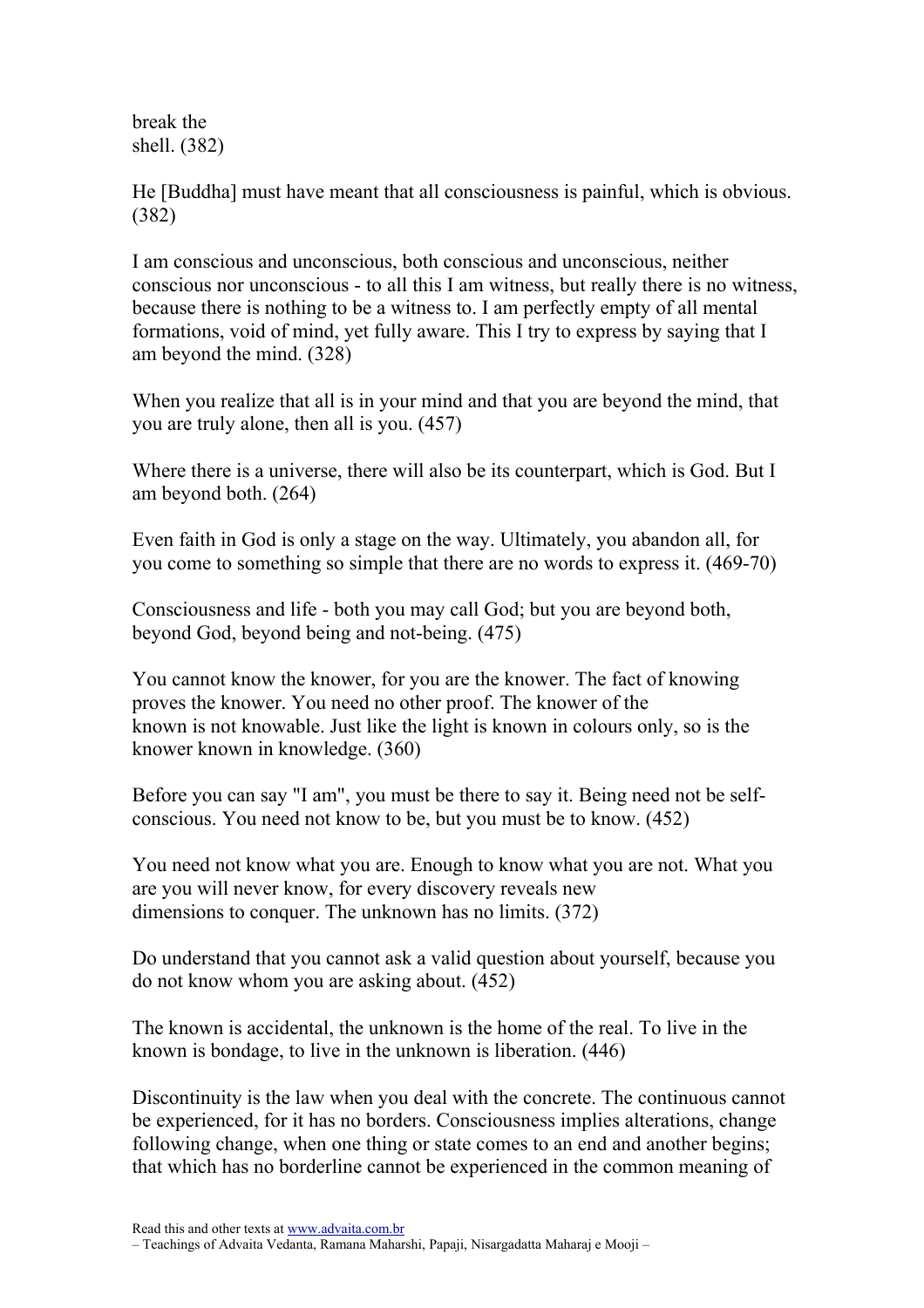the word. One can only be it, without knowing, but one can know what it is not. It is definitely not the entire content of consciousness which is always on the move. To realize the immovable means to become immovable. I am talking of immovability, not of immobility. You become immovable in righteousness. You become a power which gets all things right. It may or may not imply intense outward activity, but the mind remains deep and quiet. (531)

When you go beyond awareness, there is a state of non-duality, in which there is no cognition, only pure being, which may be as well called non-being, if by being you mean being something in particular. (409)

Your true home is in nothingness, in emptiness of all content. (487)

[I can describe your supreme, natural state] only by negation, as uncaused, independent, unrelated, undivided, uncomposed, unshakable, unquestionable, unreachable by effort. Every positive definition is from memory and, therefore, inapplicable. And yet my state is supremely actual and, therefore, possible, realizable, attainable. (16)

How can I put it into words, except in negating them? Therefore, I use words like timeless, spaceless, causeless. These are words too, but as they are empty of meaning, they suit my purpose. Because you want words where no words apply. (458)

## Though unknown and unkowable, my real being is concrete and solid like a rock.

[The supreme state] is not perceivable, because it is what makes perception possible. It is beyond being and not being. It is neither the mirror nor the image in the mirror. It is what is - the timeless reality, unbelievably hard and solid. (36)

The timeless knows the time, the time does not know the timeless. All consciousness is in time and to it the timeless appears as unconscious. Yet, it is what makes consciousness possible. Light shines in darkness. In light darkness is not visible. Or you can put it the other way: in the endless ocean of light, clouds of consciousness appear, dark and limited, perceivable by contrast. There are mere attempts to express in words something very simple, yet altogether inexpressible. (379-89)

Turn your mind inside out. Overlook the movable and you will find yourself to be the ever-present, changeless reality, inexpressible, but solid like a rock. (162)

When all distinctions and reactions are no more, what remains is reality, simple and solid. (410)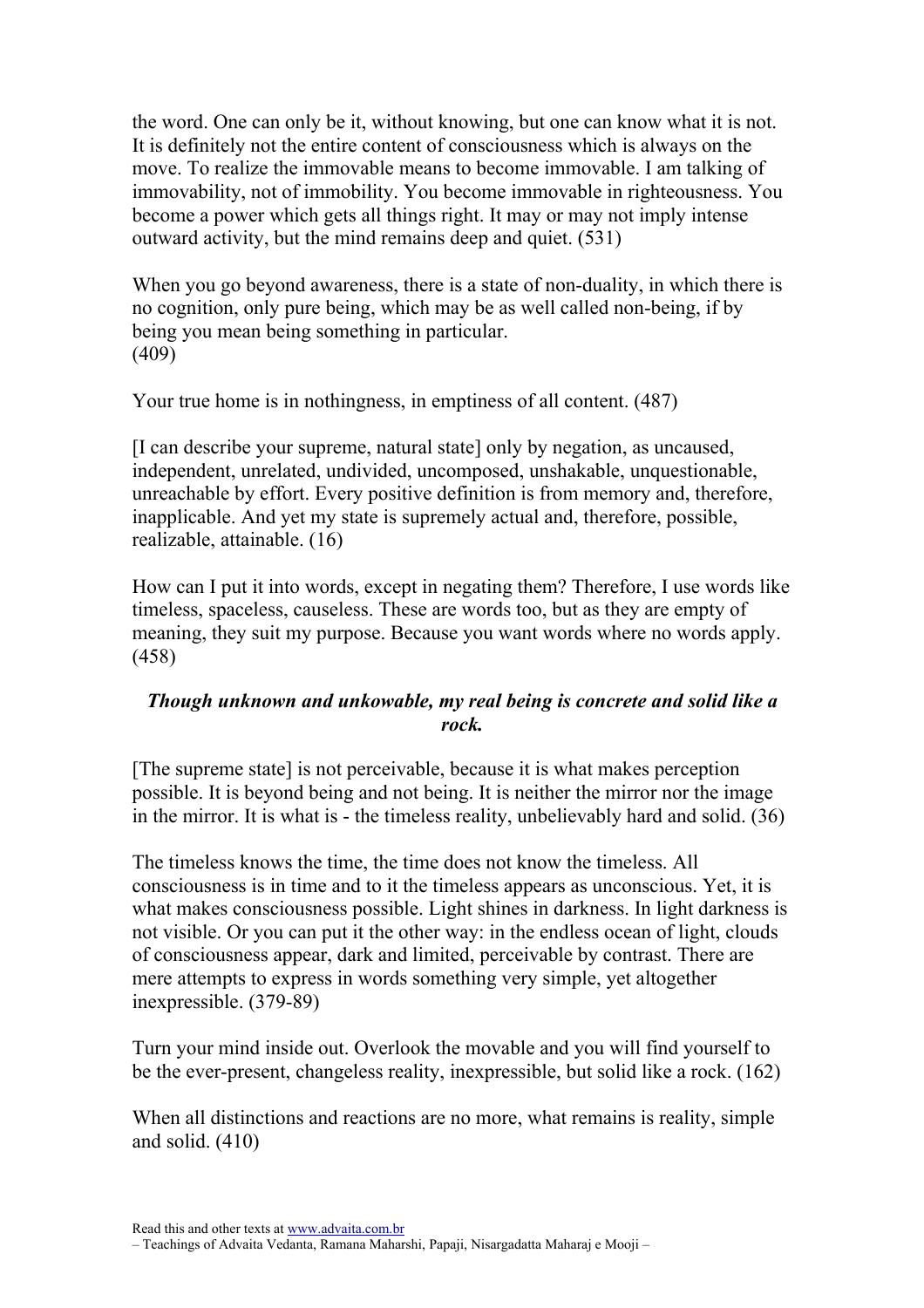It is solid, steady, changeless, beginningless and endless, ever new, ever fresh. (63)

This reality is so concrete, so actual, so much more tangible than mind and matter, that compared to it even diamond is soft like butter. This overwhelming actuality makes the world dreamlike, misty, irrelevant. (484)

To me nothing ever happens. There is something changeless, motionless, immovable, rock-like, unassailable; a solid mass of pure being-consciousnessbliss. I am never our of it. Nothing can take me out of it, no torture, no calamity. (191)

My world is free from opposites, of mutually destructive discrepancies; harmony pervades; its peace is rocklike; this peace and silence are my body. (485)

[My condition is] absolutely steady. Whatever I may do, it stays like a rock motionless. Once you have awakened into reality, you stay in it. It is self-evident and yet beyond description. (192)

## I am the light that makes Consciousness possible, pure Awareness, the nondual Self, the Supreme Reality, the Absolute, the Beingness of being, the Awareness of consciousness.

Who are you? Don't go by formulas. The answer is not in words. The nearest you can say in words is: I am what makes perception possible, the life beyond the experiencer and his experience. (330)

My feeling is that all that happens in space and time happens to me, that every experience is my experience, every form is my form. What I take myself to be becomes my body, and all that happens to that body becomes my mind. But at the root of the universe there is pure awareness, beyond space and time, here and now. Know it to be your real being and act accordingly. (484)

At the root of my being is pure awareness, a speck of intense light. This speck, by its very nature, radiates and creates pictures in space and events in time effortlessly and spontaneously. As long as it is merely aware, there are no problems. But when the discriminative mind comes into being and creates distinctions, pleasure and pain arise. During sleep the mind is in abeyance and so are pain and pleasure. The process of creation continues, but no notice is taken. The mind is a form of consciousness, and

consciousness is an aspect of life. Life creates everything, but the Supreme is beyond all. (180-1)

"Nothing is me" is the first step. "Everything is me" is the next. Both hang on the idea "There is a world". When this too is given up, you remain what you are - the non-dual Self. You are it here and now, but your vision is obstructed by your

Read this and other texts at www.advaita.com.br

– Teachings of Advaita Vedanta, Ramana Maharshi, Papaji, Nisargadatta Maharaj e Mooji –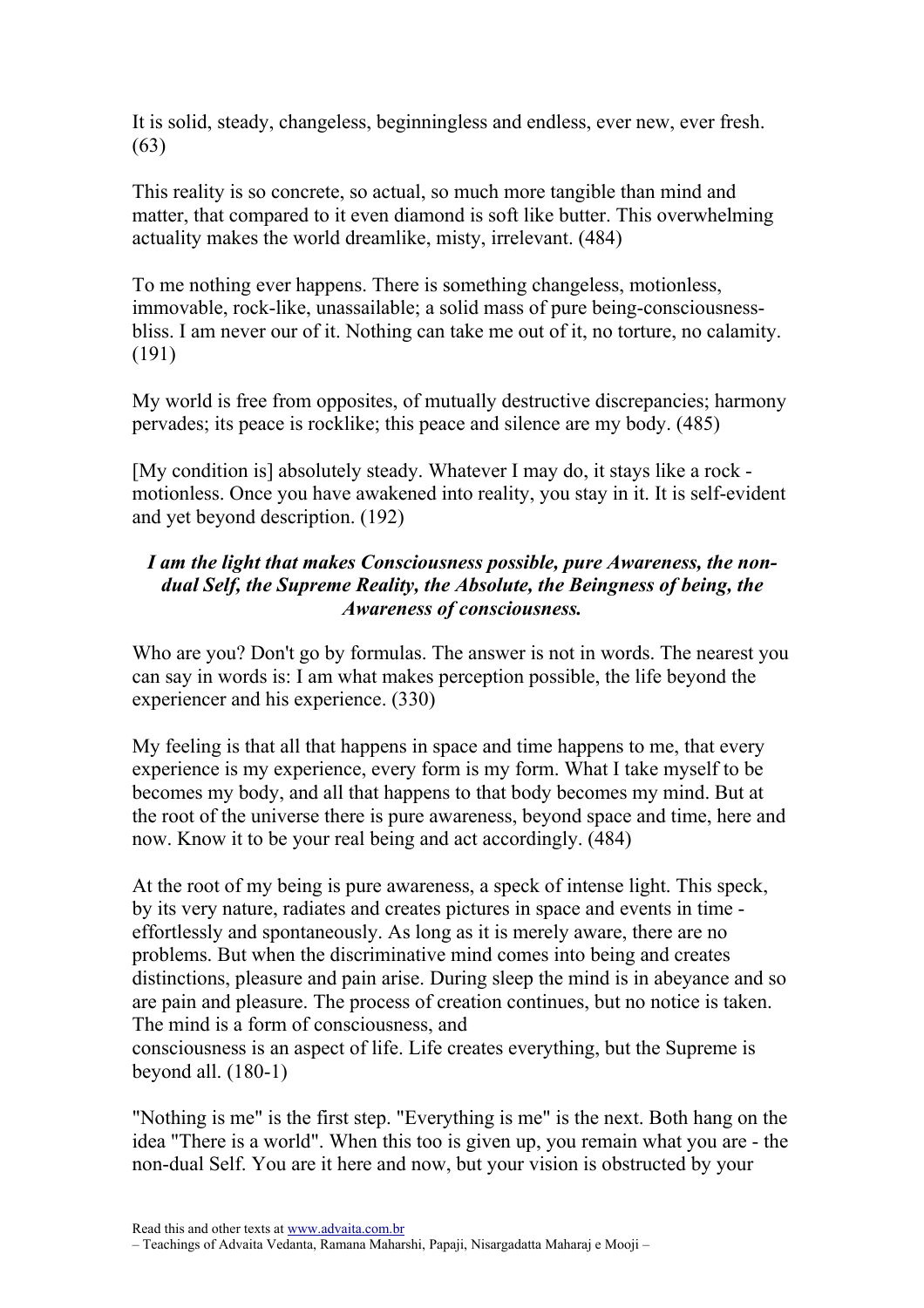false ideas about your self. (518)

[The Absolute] gives birth to consciousness. All else is in consciousness. (65)

The entire universe exists only in consciousness, while I have my stand in the Absolute. In pure being consciousness arises; in consciousness the world appears and disappears. All there is is me, all there is is mine. Before all beginnings, after all endings -I am. All has its being in me, in the "I am", that shines in every living being. Even not-being is unthinkable without me. Whatever happens, I must be there to witness it. (15)

I am beyond time. However long a life may be, it is but a moment and a dream. In the same way, I am beyond all attributes. They appear and disappear in my light, but cannot describe me. The universe is all names and forms, based on qualities and their differences, while I am beyond. The world is there because I am, but I am not the world. I know there is a world, which includes this body and this mind, but I do not consider them to be more "mine" than other minds and bodies. They are there, in time and space, but I am timeless and spaceless. (35)

You are the Supreme Reality beyond the world and its creator, beyond consciousness and its witness, beyond all assertions and denials. (425)

You yourself are God, the Supreme Reality. (240)

You are God, but you do not know it. (533)

You are always the Supreme, which appears at a given point of time and space as the witness, a bridge between the pure awareness of the Supreme and the manifold consciousness of the person. Once you realize that whatever appears before you cannot be yourself, and cannot say "I am", you are free of all your "persons" and their demands. The sense "I am" is your own. You cannot part with it, but you can impart it to anything, as in saying: I am young. I am rich, etc. But such self-identifications are patently false and the cause of bondage. (64-5)

The Supreme is the universal dissolvent, it corrodes every container, it burns through every obstacle. Without the absolute denial of everything, the tyranny of things would be absolute. The Supreme is the great harmonizer, the guarantee of the ultimate and perfect balance -of life in freedom. It dissolves you and thus reasserts your true being. (89)

As long as you deal in terms: real - unreal, awareness is the only reality that can be. But the Supreme is beyond all distinctions, and to it the tern "real" does not apply, for in it all is real and, therefore, need not be labelled as such. It is the very source of reality, it imparts reality to whatever it touches. It just cannot be understood through words. Even a direct experience, however sublime, merely bears testimony, nothing more. The Universal Mind (chidakash) makes and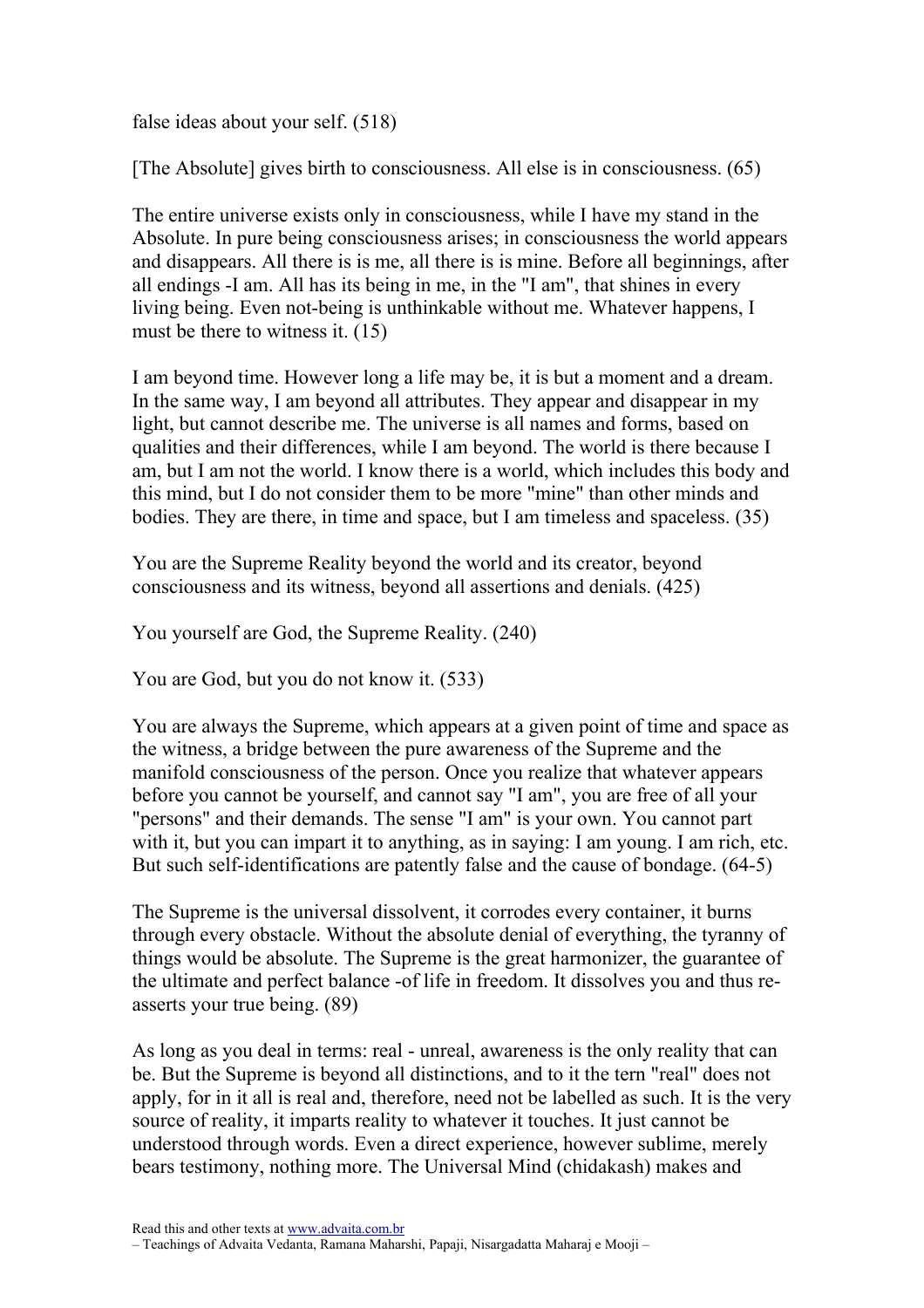unmakes everything. The Supreme (paramakash) imparts reality to whatever comes into being. To say that it is the universal love may be the nearest we can come to it in words. Just like love, it makes everything real, beautiful, desirable. (303)

In reality only the Ultimate is. The rest is a matter of name and form. And as long as you cling to the idea that only what has a name and shape exists, the Supreme will appear to you non-existing. When you understand that names and shapes are hollow shells without any content whatsoever, and what is real is nameless and shapeless, pure energy of life and light of consciousness, you will be at peace immersed in the deep silence of reality. (37)

The Supreme State is universal, here and now; everybody already shares in it. It is the state of being, knowing and liking. Who does not like to be, or does not know his own existence? But we take no advantage of this joy of being conscious, we do not go into it and purify it of all that is foreign to it. (231)

The real is simple, open, clear and kind, beautiful and joyous. It is completely free of contradictions. It is ever new, ever fresh, endlessly creative. Being and non-being, life and death, all distinctions merge in it. (340)

[It is] single, simple, indivisible and unperceivable, except in its manifestations. Not unkowable, but unperceivable, un-objectival, inseparable. Neither material nor mental, neither objective nor subjective, it is the root of matter and the source of consciousness. Beyond mere living and dying, it is the all-inclusive, allexclusive Life, in which birh is death and death is birth. (232)

One thing is quite clear to me: all that is lives and moves and has its being in consciousness, and I am in and beyond that consciousness. I am in it as the witness. I am beyond it as Being. (92)

[You are] the impersonal and unqualified centre of being, love and bliss. (509)

Just like ice turns to water, and water to vapour, and vapour dissolves in air and disappears, so does the body dissolve into pure awareness (chidakash), then into pure being (paramakash), which is beyond all existence and non-existence. (76- 77)

Even the sense of "I am" is composed of the pure light and the sense of being. The "I" is there even without the "am". So is the pure light there, whether you say "I" or not. Become aware of the pure light and you will never lose it. The beingness in being, the awareness in consciousness, the interest in every experience - that is not describable, yet perfectly accessible, for there is nothing else. (201)

I am what I am, neither with form nor formless, neither conscious nor